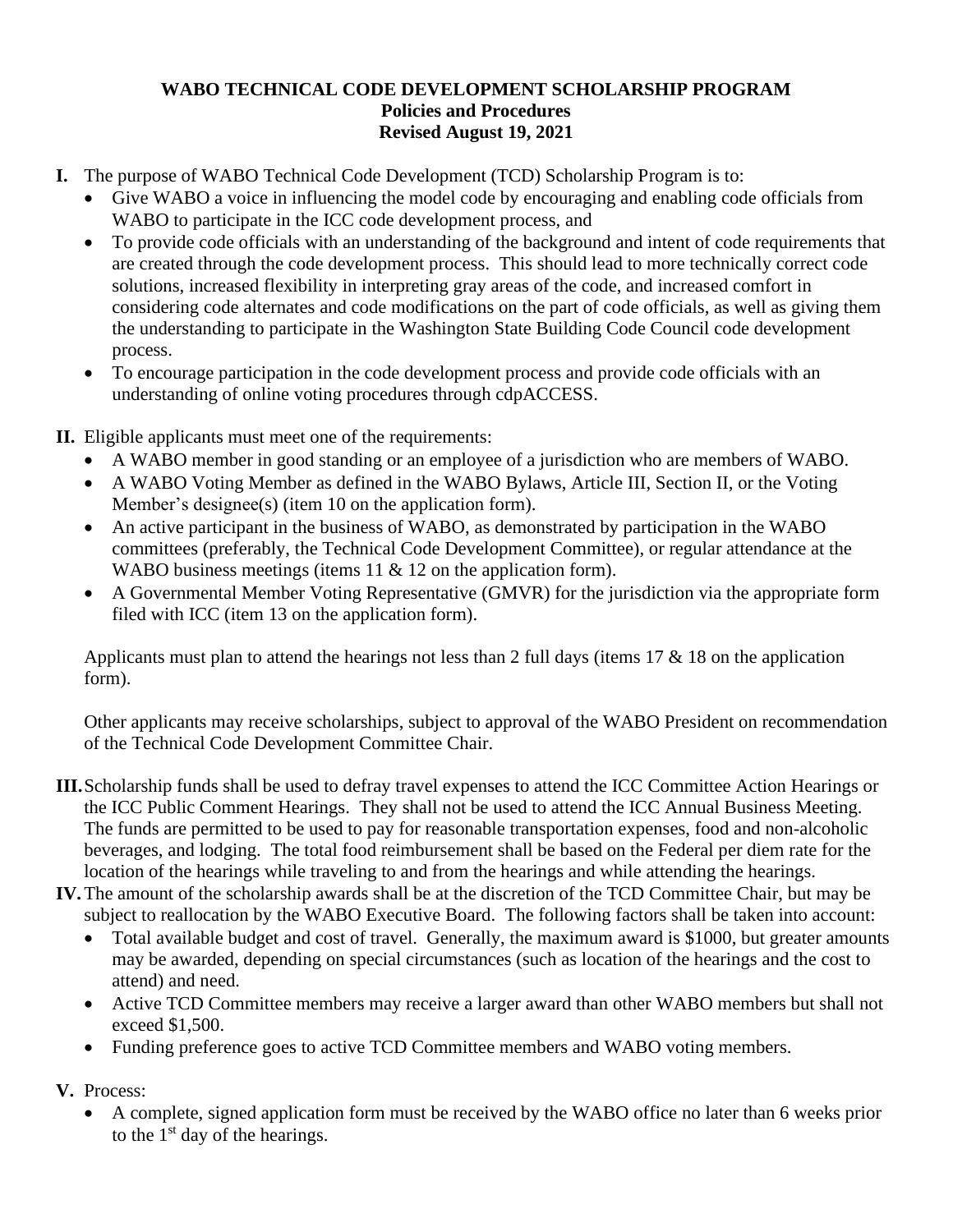- An electronic copy of the application form must be e-mailed to the TCD Committee Chair prior to the deadline.
	- o To accommodate special circumstances the Chair may accept an application after the deadline, but no later than 24 hours prior to the  $1<sup>st</sup>$  day of the hearings. The decision to accept a late application may be subject to reconsideration by the WABO Executive Board.
- The TCD Committee Chair will notify the applicant(s) and the WABO office within one week after the deadline of approval/disapproval of the application. If the application is approved, the Chair shall include the maximum amount of the award. If the application is disapproved, the Chair shall include the reason for the disapproval.
- The WABO office will send the reimbursement form(s) to the award recipients.
	- o The WABO office will issue the reimbursement after travel is complete. Recipients shall be reimbursed for meals based on the Federal per diem rates. Reasonable travel expenses shall be reimbursed based on the cost paid by the recipient.
	- o The total reimbursement to recipients shall not exceed the amount of the Scholarship award (see Section III above).

Note: The WABO office may reimburse for airfare prior to actual travel, upon receipt of a reimbursement form and a copy of the receipt. The WABO office may deny reimbursement for nonallowable expenses (see Section III above).

- Prior to reimbursement, the recipient shall provide the WABO office with the following documentation:
	- o Copies of the attached reimbursement form,
	- o Copies of the receipts for travel expenses, and
	- o A short report of the recipient's experience at the hearings, and how it met the scholarship program's goals. The WABO office will forward the report to the TCD Committee Chair and may include it in the next WABO newsletter. The report may include information about what the recipient learned about the code development process, some examples of specific code changes they found to be interesting and how the experience will apply to their everyday work. If they testified during the Hearings the recipient could indicate what it was like and if they were successful.